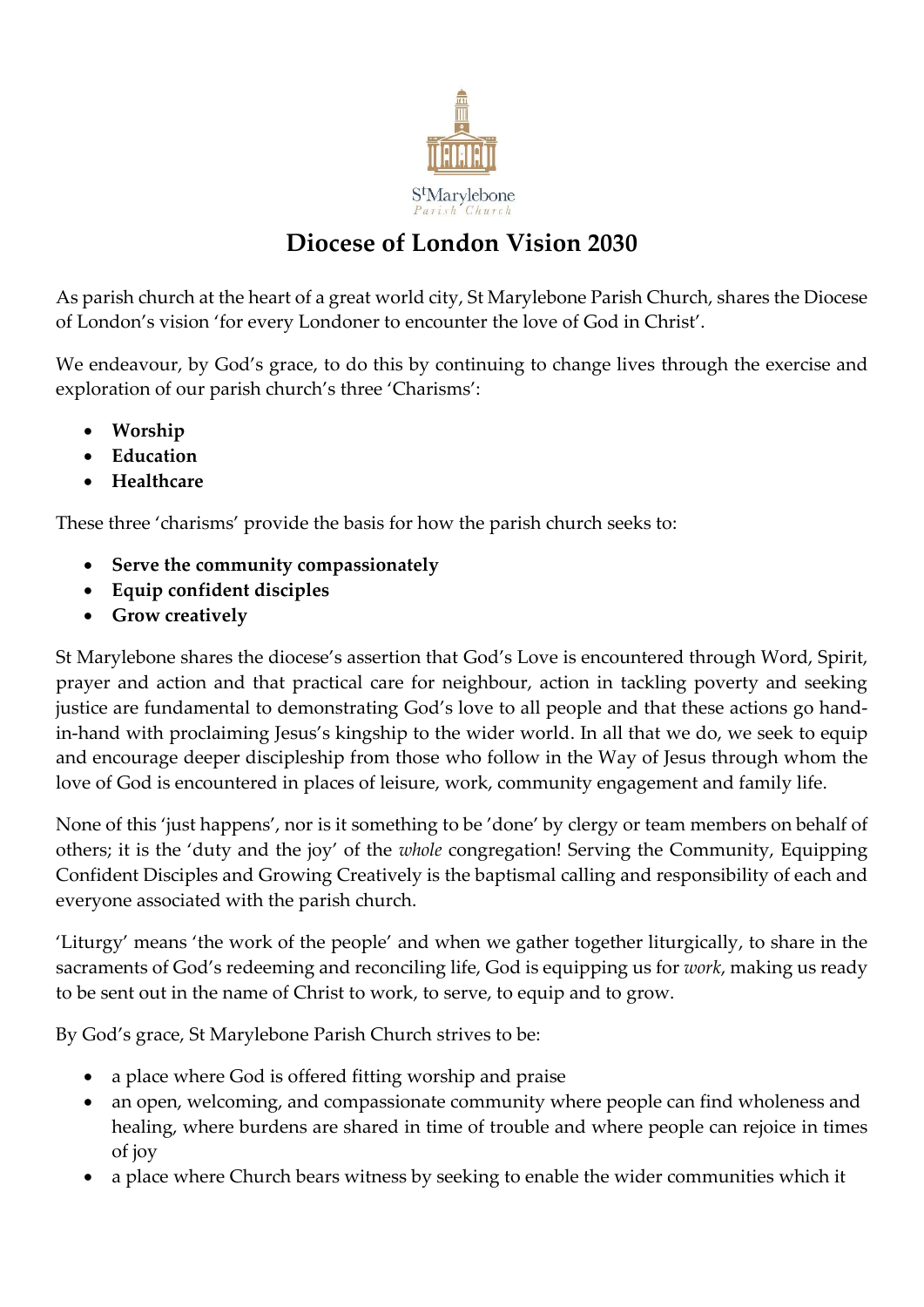serves to become more compassionate and just in the ways in which they exist and encounter the world

### **How we endeavour to do these things looks like this:**

### **Serving the Community Compassionately**

- 1. We are reequipping our building to provide more and better community space and access through a £12 million restoration and refurbishment project St Marylebone Changing Lives
- 2. The PCC funds the work of the St Marylebone HCC which has an ecumenical therapy team, which now totals 30, including two psychiatrists, and which has provided psychotherapy and counselling for almost 40 years, developing new ways of reaching clients online through recent years
- 3. The HCC offers a weekly free drop-in Therapy group facilitated by a group therapist for people living with severe mental unwellness
- 4. Post-Covid, our *Pathways to a Stronger Mind* partnership provided anonymised therapy for health service workers
- 5. We continue to host a leading London NHS GP training Practice (Marylebone Health Centre) and providing meeting space for Patient Partnership Groups and CCG committees and open meetings
- 6. We have built and continue to develop strong partnerships with the Church Army's Marylebone Project
- 7. We were a founding member of the Harley Street Medical BID as well as having a strong relationship with the Baker Street Quarter BID and helped set-up the Marylebone Forum, a designated Neighbourhood Community and Business Forum which apportions Community Infrastructure Levy funding (more than £1.25 million) to groups working within its designated area
- 8. We are increasing our offer to schools and working with primary schools, our two secondary schools, local universities and youth and community centres
- 9. We have provided more than 4,000 hours of apprenticeship working through St Marylebone Changing Lives
- 10. We have invested in volunteers and visitors through the appointment of a new Volunteer and Visitor Co-ordinator who will help resource, equip and train volunteers providing volunteers with new skills and routes back into paid employment as well as providing a better visitor/welcome experience to all who use our building
- 11. We have launched and coordinate an annual Marylebone Christmas Appeal
- 12. We remain open 365 days a year to welcome visitors to pray, weep, laugh, find safe reflective space and a listening ear and have been open every day that we have been legally allowed to be open
- 13. We have invested in providing a Priest Pastor to increase our capacity in compassionate service, both within our local community and more widely. This is achieved through increasing the amount of pastoral support, specialist deliverance ministry and other associated work in the field of Christian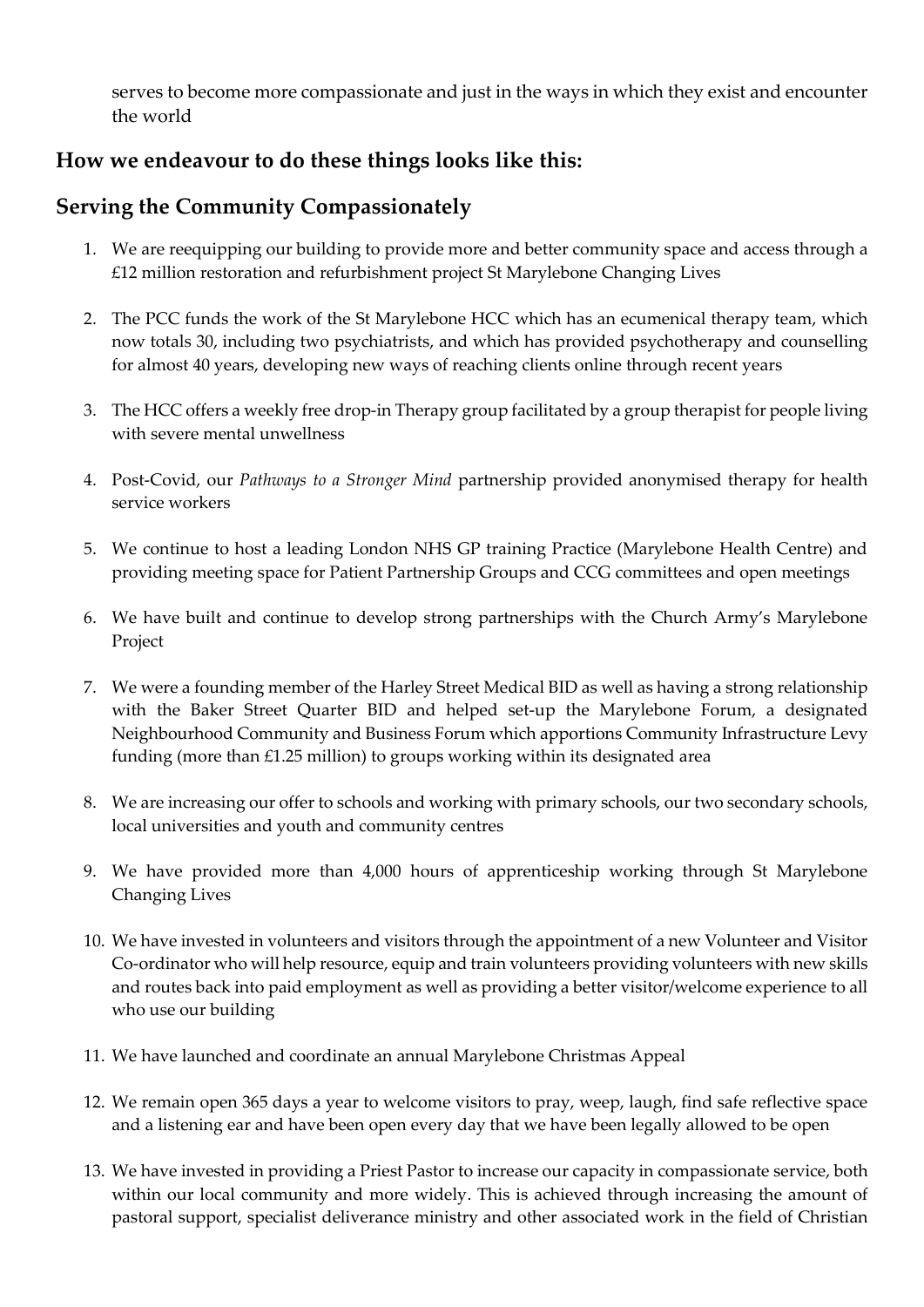wholeness and healing we are able to provide. We offer weekly livestreamed worship with prayer for healing as well as a monthly evening service with music and visiting preachers.

- 14. The PCC pays its entire staff including casual workers at least the full London Living Wage
- 15. We provide free high quality central London space for meetings of charities and aid organisations and provide free concert space for fund-raising events
- 16. We have founded and host a monthly live music concert (Music for the Moment) for people living with dementia and those who care for them by partnering with the Royal Academy of Music, WCC, the Wigmore Hall, the Wallace Collection and our school
- 17. The parish church invests heavily in money and people in its two highly successful schools, the Outstanding Academy (11 – 18), The St Marylebone Church of England School and The St Marylebone Church of England Bridge School, the UK's only Special School (11 -16) with Speech, Language and Communication Special Needs
- 18. We provide hospital chaplaincy and spiritual care to The London Clinic, King Edward VII's Hospital, The Schoen Clinic and The Cleveland Clinic London
- 19. We make our building and its many resources available to both of our schools and provide School Governors and mentors
- 20. A new Environmental Policy has been agreed (2021) by the PCC and shared with all Team members and the congregation and St Marylebone has already achieved Eco Church Bronze accreditation and is now working towards silver and gold awards
- 21. During Lent 2022 the congregation and Team have been encouraged to give up their carbon footprint for Lent
- 22. A new pollution-eating garden is planned for planting at the parish church in autumn 2022
- 23. Every year through the St Marylebone Educational Foundation we are able to allocate £250,000.00 to schools, children and students in need throughout Westminster and places vulnerable young people in safe boarding school environments
- 24. Each July St Marylebone offers a week-long festival of words and music, celebrating "Marylebone, the great city north of Oxford Street' and introducing new audiences to the history and worship of this part of London.

## **Equipping Confident Disciples**

- 1. We are building a new website to bring together four different St Marylebone websites: the parish church website, the HCC website, the Festival Website and the Changing Lives Website
- 2. We are investing more in our social media offer through Facebook, Twitter, Instagram and YouTube
- 3. Our weekly eNewsletter *Portico* is being sent to more and more people every week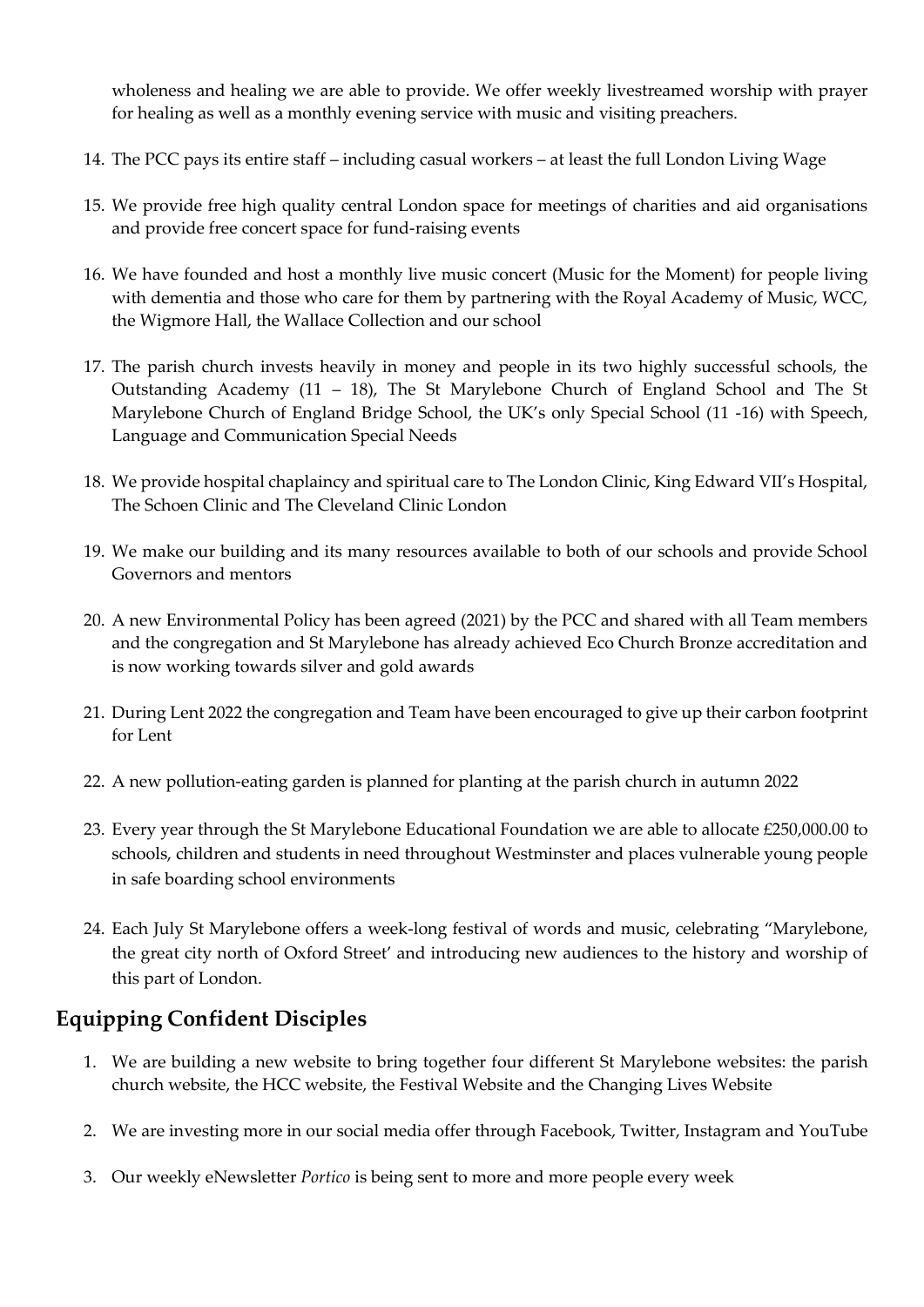- 4. We have launched *Veritas et Vino* a monthly discussion group for adults in addition to sew Social a fortnightly group where matters of faith are discussed over sewing, knitting and other craft activities
- 5. We invest heavily in our Young Church and Junior Choir and have launched a new 12+ initiative
- 6. We invest heavily in time, resources, money and personnel in our two schools, The St Marylebone CE School and The St Marylebone CE Bridge School not least through our Chaplain who offers baptism and confirmation classes in addition to many other faith-building and life-event interventions
- 7. We offer regular Spiritual Direction and faith accompaniment and offer space to external Spiritual Directors to see clients
- 8. Through the St Marylebone HCC we are actively engaged in shaping and delivering the Church of England's Ministerial Selection criteria offering a DDO help-line, training, advice, in addition to providing psychotherapeutic assessment and psychiatric assessments of more than 120 candidates for ministerial training and formation every year
- 9. Two annual Baptism and Confirmation courses help to encourage, nature and equip God's people
- 10. We are nurturing two vocations from within our congregation and nurturing others through providing advice, assessment, spiritual direction and counsel
- 11. We offer ministerial training placements to ordinands in addition to internships
- 12. We have partnered a new cathedral in Kagera, Tanzania and work to equip and encourage its ministry in schools, healthcare and theological education
- 13. Morning and Evening Prayer is said publicly daily in the parish church and the Eucharist is celebrated on three weekdays plus Holy Days at a variety of times to allow people to attend and build the public worship of the Church into their daily living
- 14. One Sunday and one weekday eucharist are live streamed every week
- 15. St Marylebone is in an ongoing active Covenant relationship with the West London Mission
- 16. Encouraging congregation members to give realistically to fund the work of serving the community compassionately, equipping confident disciples and growing creatively through employing a full-time Development (Fundraising) Director and paying the parish share in full every year

#### **Growing Creatively**

*Up until the outbreak of the Covid-19 pandemic St Marylebone Parish Church was one of only 400 growing parish churches in the UK. Whilst congregations have still not returned to pre-pandemic numbers, we continue to welcome new worshippers nearly every week and we continue to participate in the Church of England's on-going study into growing parish churches.*